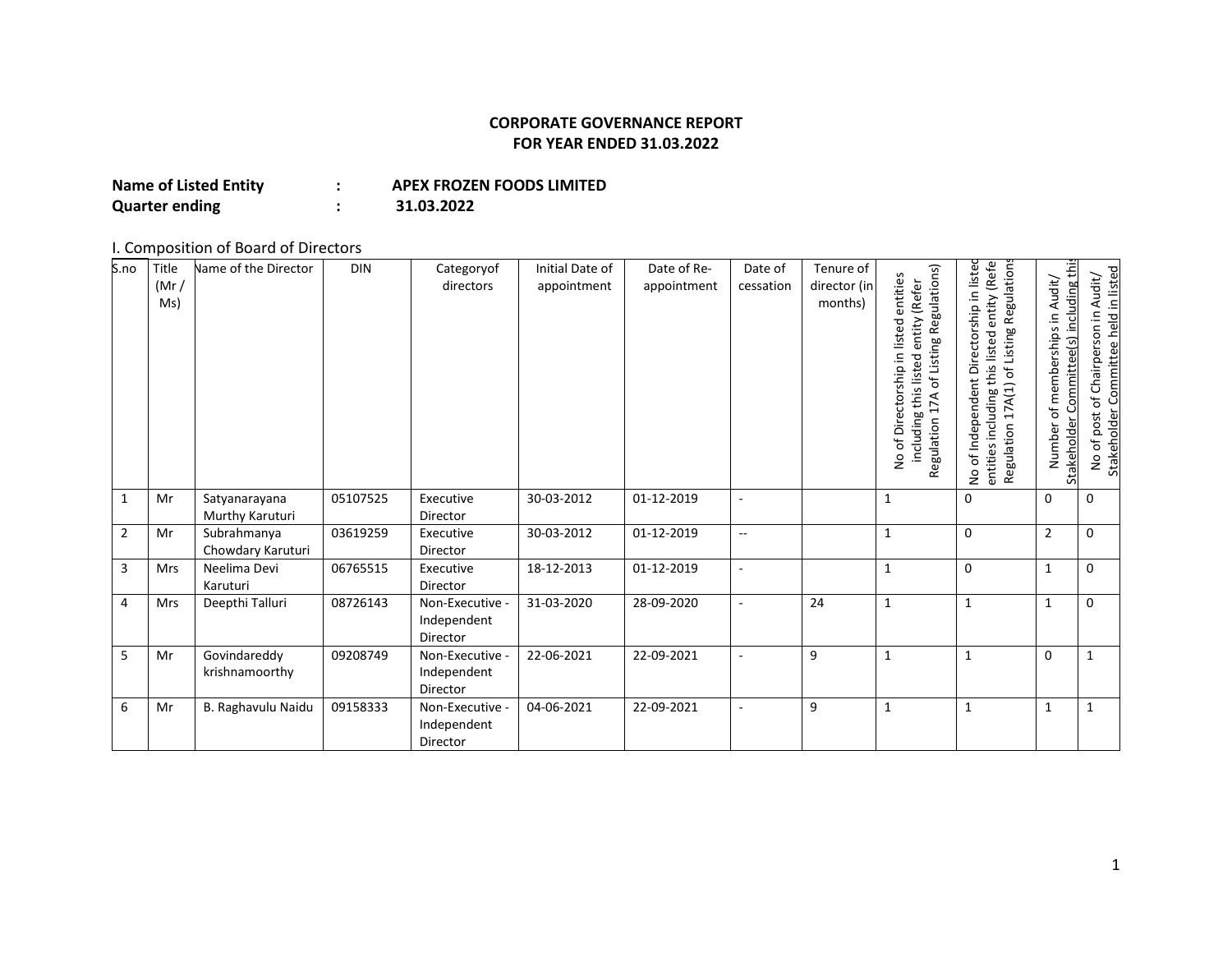## **II. Composition of committees:**

|    | <b>Audit Committee Details</b>                               |                               |                                      |               |             |           |  |
|----|--------------------------------------------------------------|-------------------------------|--------------------------------------|---------------|-------------|-----------|--|
|    | Whether the Audit Committee has a Regular Chairperson<br>Yes |                               |                                      |               |             |           |  |
| Sr | <b>DIN</b>                                                   | Name of Committee members     | Category 1 of directors              | Category 2 of | Date of     | Date of   |  |
|    | Number                                                       |                               |                                      | directors     | Appointment | Cessation |  |
|    | 09208749                                                     | Govindareddy krishnamoorthy   | Non-Executive - Independent Director | Chairperson   | 22-06-2021  |           |  |
|    | 09158333                                                     | B. Raghavulu Naidu            | Non-Executive - Independent Director | Member        | 22-06-2021  |           |  |
| 3  | 03619259                                                     | Subrahmanya Chowdary Karuturi | <b>Executive Director</b>            | Member        | 27-01-2017  |           |  |
|    | 08726143                                                     | Deepthi Talluri               | Non-Executive - Independent Director | Member        | 01-01-2022  |           |  |

|    | Nomination and remuneration committee                                                     |                             |                                      |              |             |                          |
|----|-------------------------------------------------------------------------------------------|-----------------------------|--------------------------------------|--------------|-------------|--------------------------|
|    | Whether the Nomination and remuneration committee has a Regular Chairperson<br><b>Yes</b> |                             |                                      |              |             |                          |
| Sr | <b>DIN</b>                                                                                | Name of Committee members   | Category 1 of directors              | Category 2   | Date of     | Date of                  |
|    | Number                                                                                    |                             |                                      | of directors | Appointment | Cessation                |
|    | 09208749                                                                                  | Govindareddy krishnamoorthy | Non-Executive - Independent Director | Chairperson  | 22-06-2021  |                          |
|    | 09158333                                                                                  | B. Raghavulu Naidu          | Non-Executive - Independent Director | Member       | 22-06-2021  |                          |
|    | 08726143                                                                                  | Deepthi Talluri             | Non-Executive - Independent Director | Member       | 31-03-2020  | $\overline{\phantom{a}}$ |

| <b>Stakeholders Relationship Committee</b>                                       |                               |                                      |              |             |                          |  |
|----------------------------------------------------------------------------------|-------------------------------|--------------------------------------|--------------|-------------|--------------------------|--|
| Whether the Stakeholders Relationship Committee has a Regular Chairperson<br>Yes |                               |                                      |              |             |                          |  |
| <b>DIN</b>                                                                       | Name of Committee members     | Category 1 of directors              | Category 2   | Date of     | Date of                  |  |
| Number                                                                           |                               |                                      | of directors | Appointment | Cessation                |  |
| 09158333                                                                         | B. Raghavulu Naidu            | Non-Executive - Independent Director | Chairperson  | 22-06-2021  |                          |  |
| 03619259                                                                         | Subrahmanya Chowdary Karuturi | <b>Executive Director</b>            | Member       | 22-06-2021  | $\overline{\phantom{0}}$ |  |
| 06765515                                                                         | Neelima Devi Karuturi         | <b>Executive Director</b>            | Member       | 08-03-2017  | $\overline{\phantom{0}}$ |  |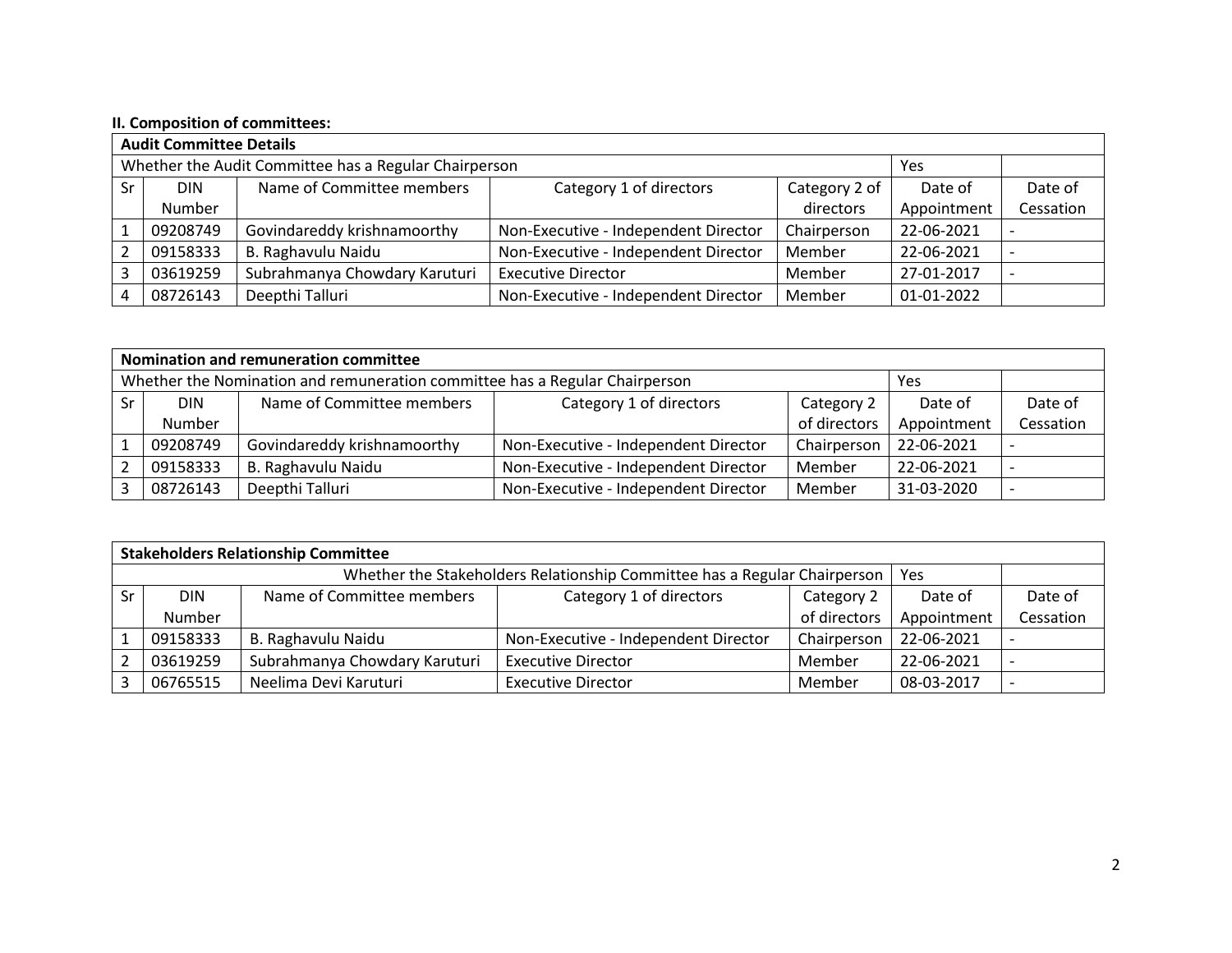#### **Risk Management Committee**

Whether the Risk Management Committee has a Regular Chairperson

| Sr | <b>DIN Number</b> | Name of Committee members        | Category of directors              | Chairperson/Member | Date of Appointment | Date of Cessation |
|----|-------------------|----------------------------------|------------------------------------|--------------------|---------------------|-------------------|
|    | 05107525          | Satyanarayana Murthy Karuturi    | <b>Managing director</b>           | Chairperson        | 14-08-2021          |                   |
| 2  | 03619259          | Subrahmanya Chowdary<br>Karuturi | <b>Executive director</b>          | Member             | 14-08-2021          |                   |
| з  | 09208749          | Govindareddy krishnamoorthy      | Non Executive Independent director | Member             | 14-08-2021          |                   |
|    | 09158333          | <b>B. Raghavulu Naidu</b>        | Non Executive Independent director | Member             | 14-08-2021          |                   |
|    |                   | Mrs D. S. Madhavi                | -                                  | Member             | 14-08-2021          |                   |
| 6  |                   | Mr. P. Durga Prasad              | -                                  | Member             | 14-08-2021          |                   |

#### **Corporate Social Responsibility Committee**

Whether the Corporate Social Responsibility Committee has a Regular Chairperson

Yes

| <b>DIN Number</b> | Name of Committee members     | Category of directors                | Category 2 of directors | Date of Appointment | Date of Cessation |
|-------------------|-------------------------------|--------------------------------------|-------------------------|---------------------|-------------------|
| 06765515          | Neelima Devi Karuturi         | <b>Executive Director</b>            | Chairperson             | 01-08-2014          |                   |
| 05107525          | Satyanarayana Murthy Karuturi | <b>Executive Director</b>            | Member                  | 01-08-2014          |                   |
| 08726143          | Deepthi Talluri               | Non-Executive - Independent Director | Member                  | 22-06-2021          |                   |

|                                   | III. Meeting of Board of Directors |                                |                    |               |                   |                    |                  |
|-----------------------------------|------------------------------------|--------------------------------|--------------------|---------------|-------------------|--------------------|------------------|
| Disclosure of notes on meeting of |                                    |                                |                    |               |                   |                    |                  |
|                                   |                                    | board of directors explanatory |                    |               |                   |                    |                  |
| S                                 | Date(s) of                         | Date(s) of                     | <b>Maximum gap</b> | Notes for not | Whether           | Number of          | No. of           |
|                                   | meeting (if any)                   | meeting (if                    | between any two    | providing     | requirement of    | Directors present* | Independent      |
|                                   | in the previous                    | any) in the                    | consecutive (in    | Date          | <b>Quorum met</b> | (All directors     | <b>Directors</b> |
|                                   | quarter                            | current quarter                | number of days)    |               | (Yes/No)          | including          | attending the    |
|                                   |                                    |                                |                    |               |                   | Independent        | meeting*         |
|                                   |                                    |                                |                    |               |                   | Director)          |                  |
|                                   | 13-11-2021                         |                                |                    |               | <b>Yes</b>        | 6                  |                  |
| $\overline{2}$                    |                                    | 14-02-2022                     | 92                 |               | <b>Yes</b>        | 6                  |                  |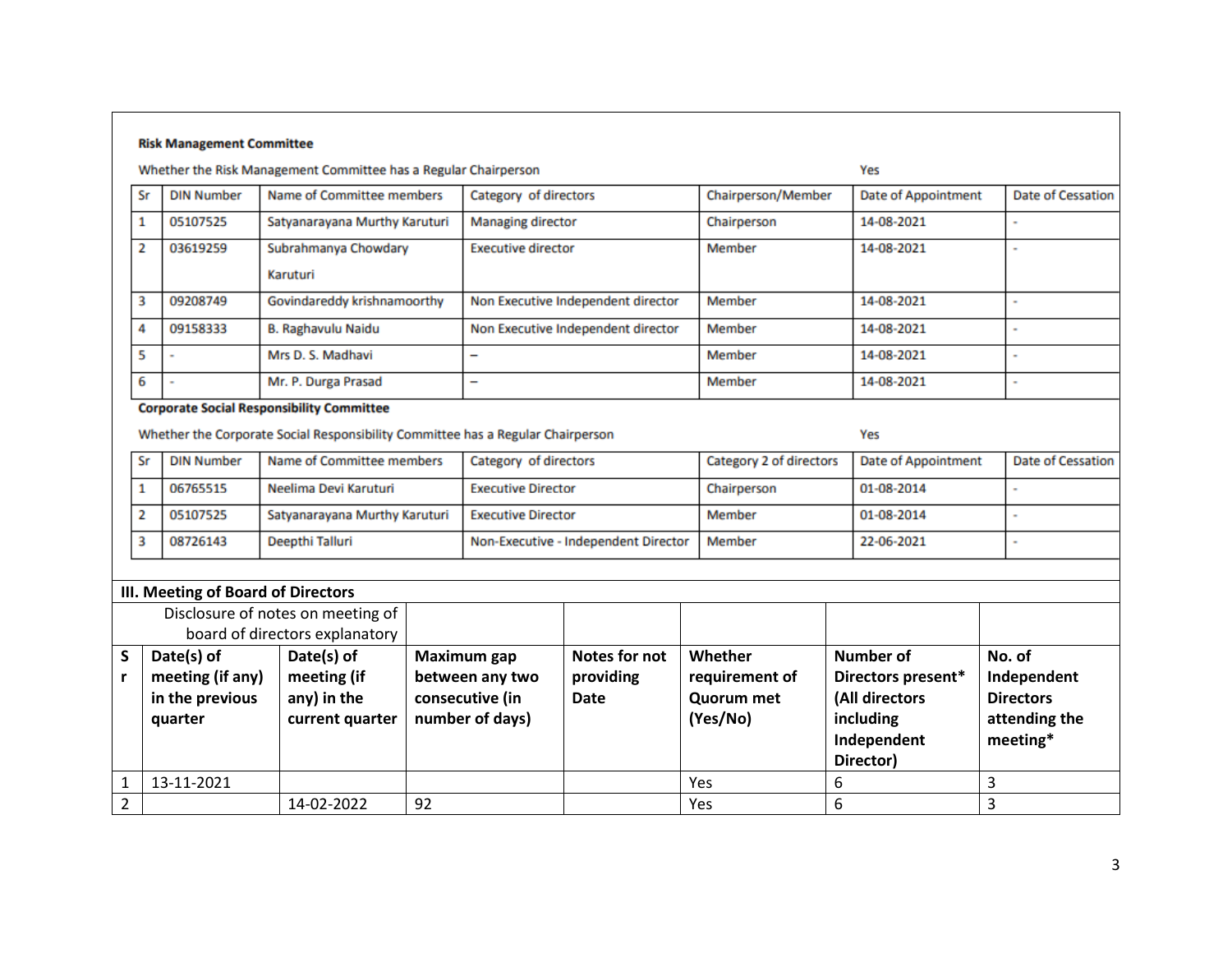|                | IV. Meeting of Committees |                                        |                        |           |                   |                                                          |                            |                                   |
|----------------|---------------------------|----------------------------------------|------------------------|-----------|-------------------|----------------------------------------------------------|----------------------------|-----------------------------------|
|                |                           |                                        |                        |           |                   | Disclosure of notes on meeting of committees explanatory |                            |                                   |
| Sr             | Name of                   | Date(s) of meeting                     | Maximum gap            | Name of   | <b>Reson for</b>  | Whether                                                  | Number of                  | No. of                            |
|                | Committee                 | (Enter dates of                        | between any            | other     | not               | requirement                                              | <b>Directors</b>           | Independent                       |
|                |                           | <b>Previous quarter</b><br>and Current | two<br>consecutive (in | committee | providing<br>date | of Quorum<br>met (Yes/No)                                | present* (All<br>directors | <b>Directors</b><br>attending the |
|                |                           | quarter in<br>chronological            | number of<br>days)     |           |                   |                                                          | including<br>Independent   | meeting*                          |
|                |                           | order)                                 |                        |           |                   |                                                          | Director)                  |                                   |
| $\mathbf{1}$   | Audit                     | 13-11-2021                             |                        |           |                   | Yes                                                      | 3                          | $\overline{2}$                    |
|                | Committee                 |                                        |                        |           |                   |                                                          |                            |                                   |
| $\overline{2}$ | Audit                     | 14-02-2022                             | 92                     |           |                   | Yes                                                      | 4                          | 3                                 |
|                | Committee                 |                                        |                        |           |                   |                                                          |                            |                                   |

## **V. Related Party Transactions**

| <b>Subject</b>                                          | <b>Compliance status</b> | If status is "No" details of non- |
|---------------------------------------------------------|--------------------------|-----------------------------------|
|                                                         | (Yes/No/NA)              | compliance may be given here.     |
| Whether prior approval of audit committee obtained      | <b>NA</b>                |                                   |
| Whether shareholder approval obtained for material RPT  | NA.                      |                                   |
| Whether details of RPT entered into pursuant to omnibus | NA.                      |                                   |
| approval have been reviewed by Audit Committee          |                          |                                   |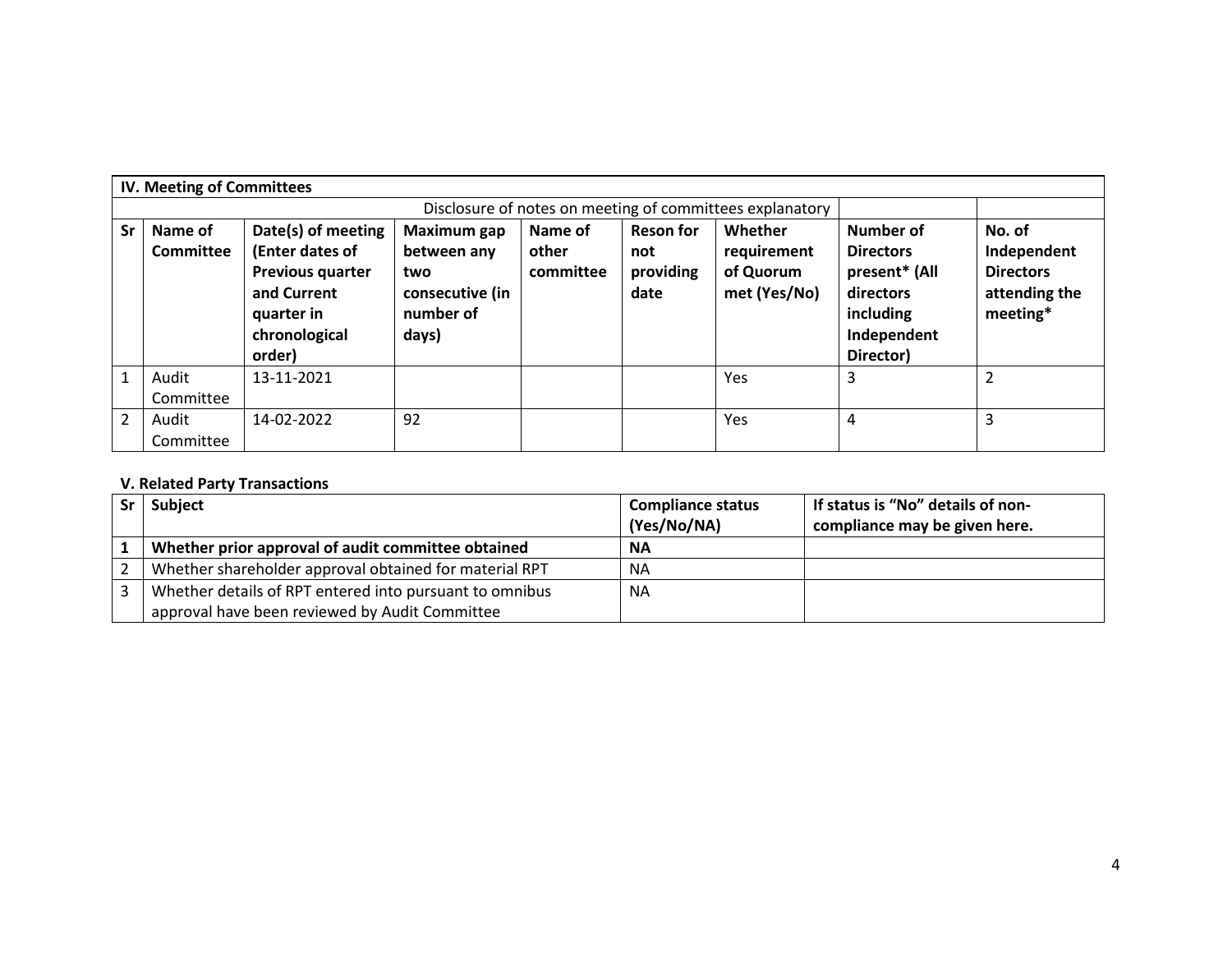### **VI. Affirmations**

| Sr             | Subject                                                                                                          | Compliance status |
|----------------|------------------------------------------------------------------------------------------------------------------|-------------------|
|                |                                                                                                                  | (Yes/No)          |
|                | The composition of Board of Directors is in terms of SEBI (Listing obligations and disclosure requirements)      | Yes               |
|                | Regulations, 2015                                                                                                |                   |
| $\overline{2}$ | The composition of the following committees is in terms of SEBI(Listing obligations and disclosure requirements) | Yes               |
|                | Regulations, 2015 a. Audit Committee                                                                             |                   |
| 3              | The composition of the following committees is in terms of SEBI(Listing obligations and disclosure requirements) | Yes               |
|                | Regulations, 2015. b. Nomination & remuneration committee                                                        |                   |
| 4              | The composition of the following committees is in terms of SEBI(Listing obligations and disclosure requirements) | Yes               |
|                | Regulations, 2015. c. Stakeholders relationship committee                                                        |                   |
| 5              | The composition of the following committees is in terms of SEBI(Listing obligations and disclosure requirements) | Yes               |
|                | Regulations, 2015. d. Risk management committee (applicable to the top 500 listed entities)                      |                   |
| 6              | The committee members have been made aware of their powers, role and responsibilities as specified in SEBI       | Yes               |
|                | (Listing obligations and disclosure requirements) Regulations, 2015.                                             |                   |
| 7              | The meetings of the board of directors and the above committees have been conducted in the manner as             | Yes               |
|                | specified in SEBI (Listing obligations and disclosure requirements) Regulations, 2015.                           |                   |
| 8              | This report and/or the report submitted in the previous quarter has been placed before Board of Directors.       | Yes               |

| -<br>Sr | Subject           | Compliance status        |
|---------|-------------------|--------------------------|
|         | Name of signatory | K. Satvanaravana Murthy  |
|         | Designation       | <b>Managing Director</b> |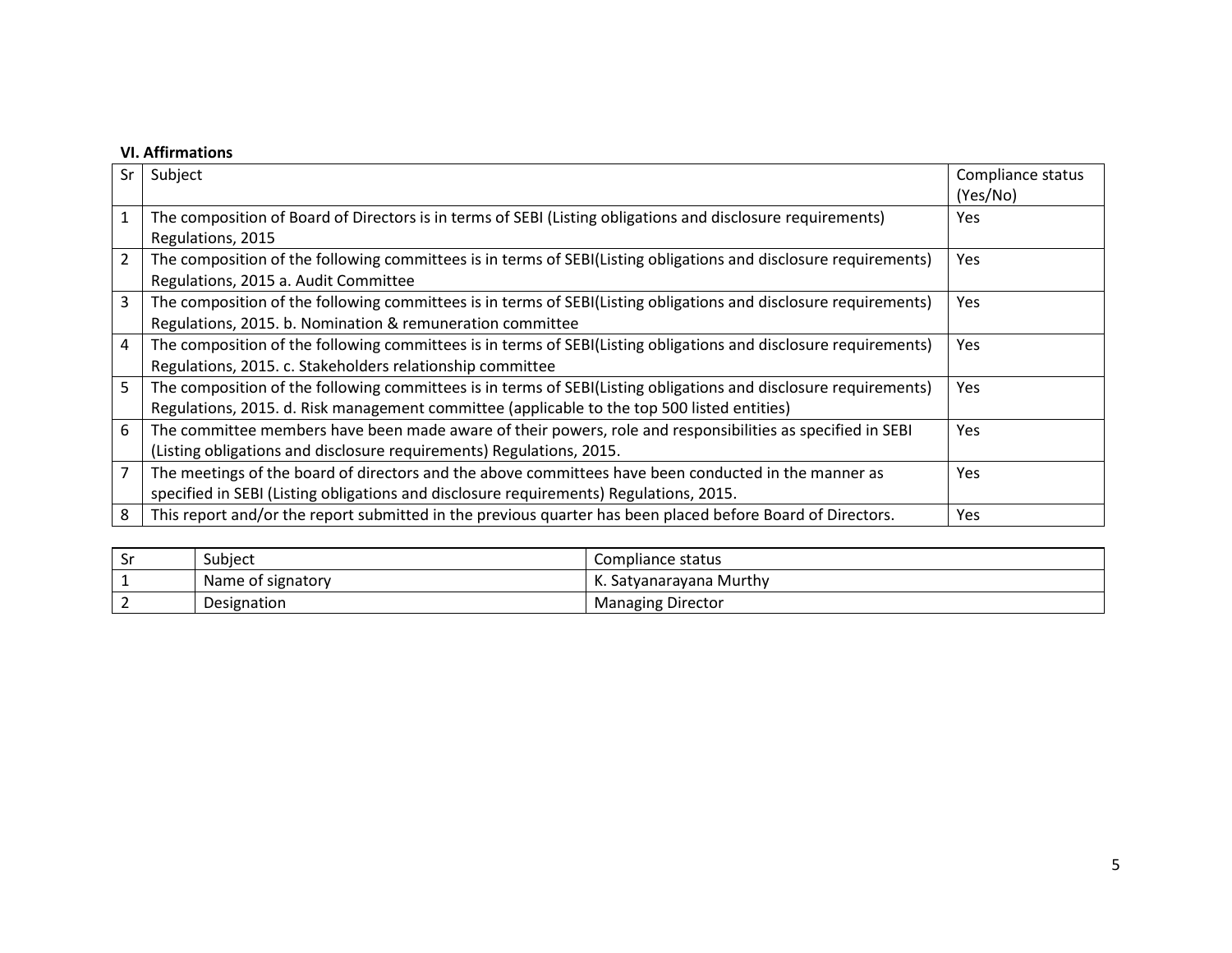|                | Annexure II to be submitted by listed entity at the end of the financial year (for the whole of financial year)                               |                                    |                                                                                |                                                                                                                                    |  |
|----------------|-----------------------------------------------------------------------------------------------------------------------------------------------|------------------------------------|--------------------------------------------------------------------------------|------------------------------------------------------------------------------------------------------------------------------------|--|
|                | I. Disclosure on website in terms of Listing Regulations                                                                                      |                                    |                                                                                |                                                                                                                                    |  |
| Sr             | Item                                                                                                                                          | Compliance status<br>(Yes /No /NA) | If status is<br>"No" details<br>of non-<br>compliance<br>may be given<br>here. | Web address                                                                                                                        |  |
| $\mathbf{1}$   | Details of business                                                                                                                           | Yes                                |                                                                                | https://apexfrozenfoods.in/                                                                                                        |  |
| $\overline{2}$ | Terms and conditions of appointment of independent<br>directors                                                                               | Yes                                |                                                                                | https://apexfrozenfoods.in/wp-<br>content/uploads/2018/06/Terms-and-<br>conditions-of-appointment-of-independent-<br>directors.pdf |  |
| 3              | Composition of various committees of board of directors                                                                                       | Yes                                |                                                                                | https://apexfrozenfoods.in/investors/                                                                                              |  |
| 4              | Code of conduct of board of directors and senior<br>management personnel                                                                      | Yes                                |                                                                                | https://apexfrozenfoods.in/wp-<br>content/uploads/2017/11/Apex_Code-of-<br>conduct.pdf                                             |  |
| 5              | Details of establishment of vigil mechanism/ Whistle<br><b>Blower policy</b>                                                                  | Yes                                |                                                                                | https://apexfrozenfoods.in/wp-<br>content/uploads/2017/11/Apex_Whistle-<br>Blower-Policy.pdf                                       |  |
| 6              | Criteria of making payments to non-executive directors                                                                                        | Yes                                |                                                                                | https://apexfrozenfoods.in/investors/                                                                                              |  |
| 7              | Policy on dealing with related party transactions                                                                                             | Yes                                |                                                                                | https://apexfrozenfoods.in/investors/                                                                                              |  |
| 8              | Policy for determining 'material' subsidiaries                                                                                                | <b>NA</b>                          |                                                                                |                                                                                                                                    |  |
| 9              | Details of familiarization programmes imparted to<br>independent directors                                                                    | Yes                                |                                                                                | https://apexfrozenfoods.in/investors/                                                                                              |  |
| 10             | Contact information of the designated officials of the listed<br>entity who are responsible for assisting and handling<br>investor grievances | Yes                                |                                                                                | https://apexfrozenfoods.in/investors/                                                                                              |  |
| 11             | email address for grievance redressal and other relevant<br>details                                                                           | Yes                                |                                                                                | https://apexfrozenfoods.in/investors/                                                                                              |  |
| 12             | <b>Financial results</b>                                                                                                                      | Yes                                |                                                                                | https://apexfrozenfoods.in/investors/                                                                                              |  |
| 13             | Shareholding pattern                                                                                                                          | Yes                                |                                                                                | https://apexfrozenfoods.in/investors/                                                                                              |  |
| 14             | Details of agreements entered into with the media<br>companies and/or their associates                                                        | <b>NA</b>                          |                                                                                |                                                                                                                                    |  |
| 15             | Schedule of analyst or institutional investor meet and<br>presentations made by the listed entity to analysts or                              | Yes                                |                                                                                | https://apexfrozenfoods.in/investors/                                                                                              |  |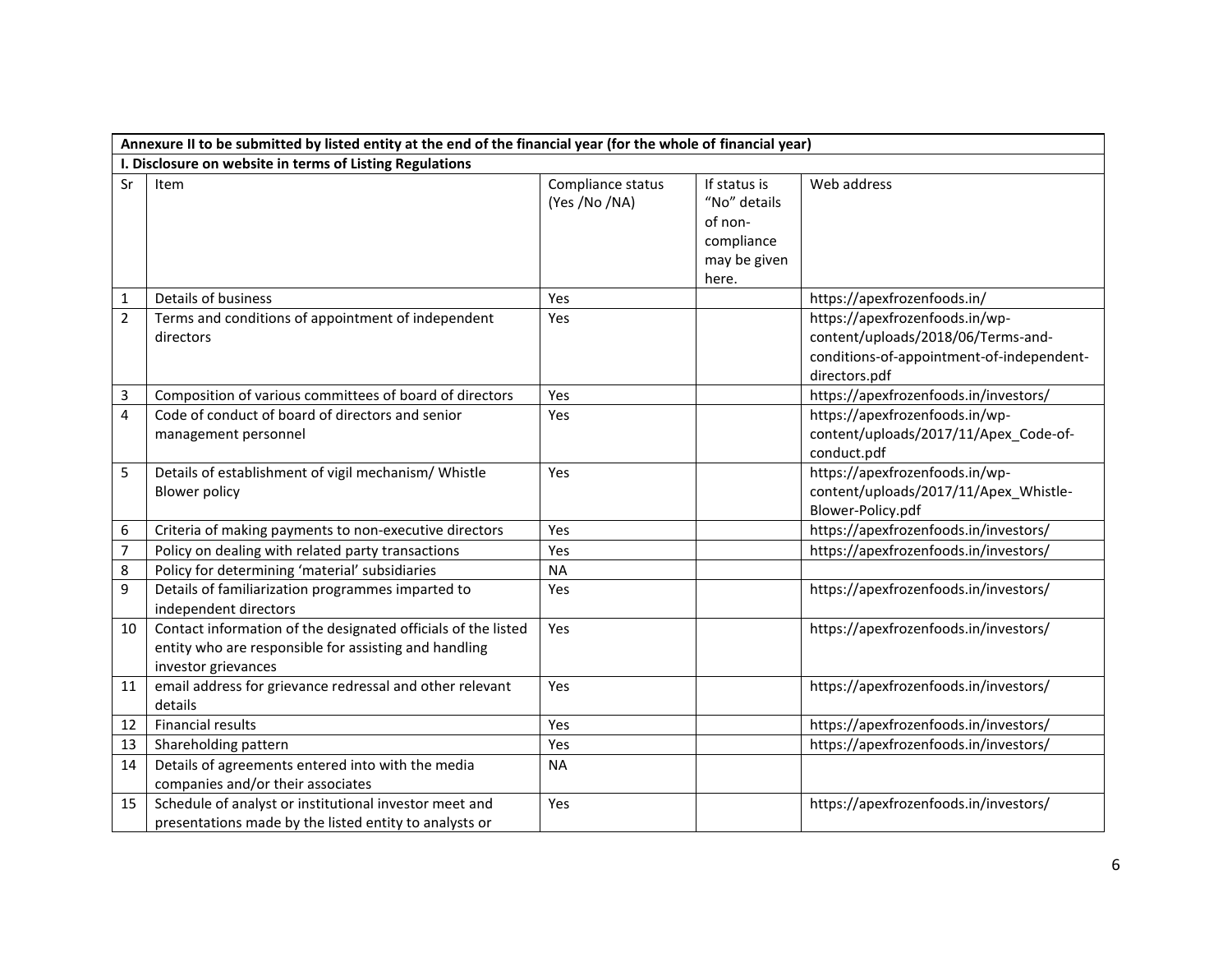|    | institutional investors simultaneously with submission to<br>stock exchange                                              |            |                                                                                                                         |
|----|--------------------------------------------------------------------------------------------------------------------------|------------|-------------------------------------------------------------------------------------------------------------------------|
| 16 | New name and the old name of the listed entity                                                                           | <b>NA</b>  |                                                                                                                         |
| 17 | Advertisements as per regulation 47 (1)                                                                                  | <b>Yes</b> | https://apexfrozenfoods.in/investors/                                                                                   |
| 18 | Credit rating or revision in credit rating obtained                                                                      | <b>Yes</b> | https://apexfrozenfoods.in/investors/                                                                                   |
| 19 | Separate audited financial statements of each subsidiary of<br>the listed entity in respect of a relevant financial year | <b>NA</b>  |                                                                                                                         |
| 20 | Whether company has provided information under<br>separate section on its website as per Regulation 46(2)                | Yes        | https://apexfrozenfoods.in/investors/                                                                                   |
| 21 | Materiality Policy as per Regulation 30                                                                                  | <b>Yes</b> | https://apexfrozenfoods.in/wp-<br>content/uploads/2017/11/Apex_Policy-on-<br>Determining-Materiality-of-information.pdf |
| 22 | Dividend Distribution policy as per Regulation 43A (as<br>applicable)                                                    | Yes        | https://apexfrozenfoods.in/wp-<br>content/uploads/2021/12/dividend-<br>distribution-policy.pdf                          |
| 23 | It is certified that these contents on the website of the<br>listed entity are correct                                   | Yes        | https://apexfrozenfoods.in/investors/                                                                                   |

### **II. Annual Affirmations**

| Sr               | Particulars                                          | <b>Regulation Number</b> | Compliance  | If status is "No" details of non- |
|------------------|------------------------------------------------------|--------------------------|-------------|-----------------------------------|
|                  |                                                      |                          | status      | compliance may be given here.     |
|                  |                                                      |                          | (Yes/No/NA) |                                   |
| $\mathbf{1}$     | Independent director(s) have been appointed in       | $16(1)(b)$ & $25(6)$     | <b>Yes</b>  |                                   |
|                  | terms of specified criteria of 'independence' and/or |                          |             |                                   |
|                  | 'eligibility'                                        |                          |             |                                   |
| $\overline{2}$   | <b>Board composition</b>                             | 17(1), 17(1A) &          | Yes         |                                   |
|                  |                                                      | 17(1B)                   |             |                                   |
| 3                | Meeting of Board of directors                        | 17(2)                    | Yes         |                                   |
| $\overline{a}$   | Quorum of Board meeting                              | 17(2A)                   | <b>Yes</b>  |                                   |
| 5                | <b>Review of Compliance Reports</b>                  | 17(3)                    | Yes.        |                                   |
| $\boldsymbol{6}$ | Plans for orderly succession for appointments        | 17(4)                    | <b>Yes</b>  |                                   |
| 7                | Code of Conduct                                      | 17(5)                    | <b>Yes</b>  |                                   |
| 8                | Fees/compensation                                    | 17(6)                    | Yes         |                                   |
| 9                | Minimum Information                                  | 17(7)                    | <b>Yes</b>  |                                   |
| 10               | <b>Compliance Certificate</b>                        | 17(8)                    | <b>Yes</b>  |                                   |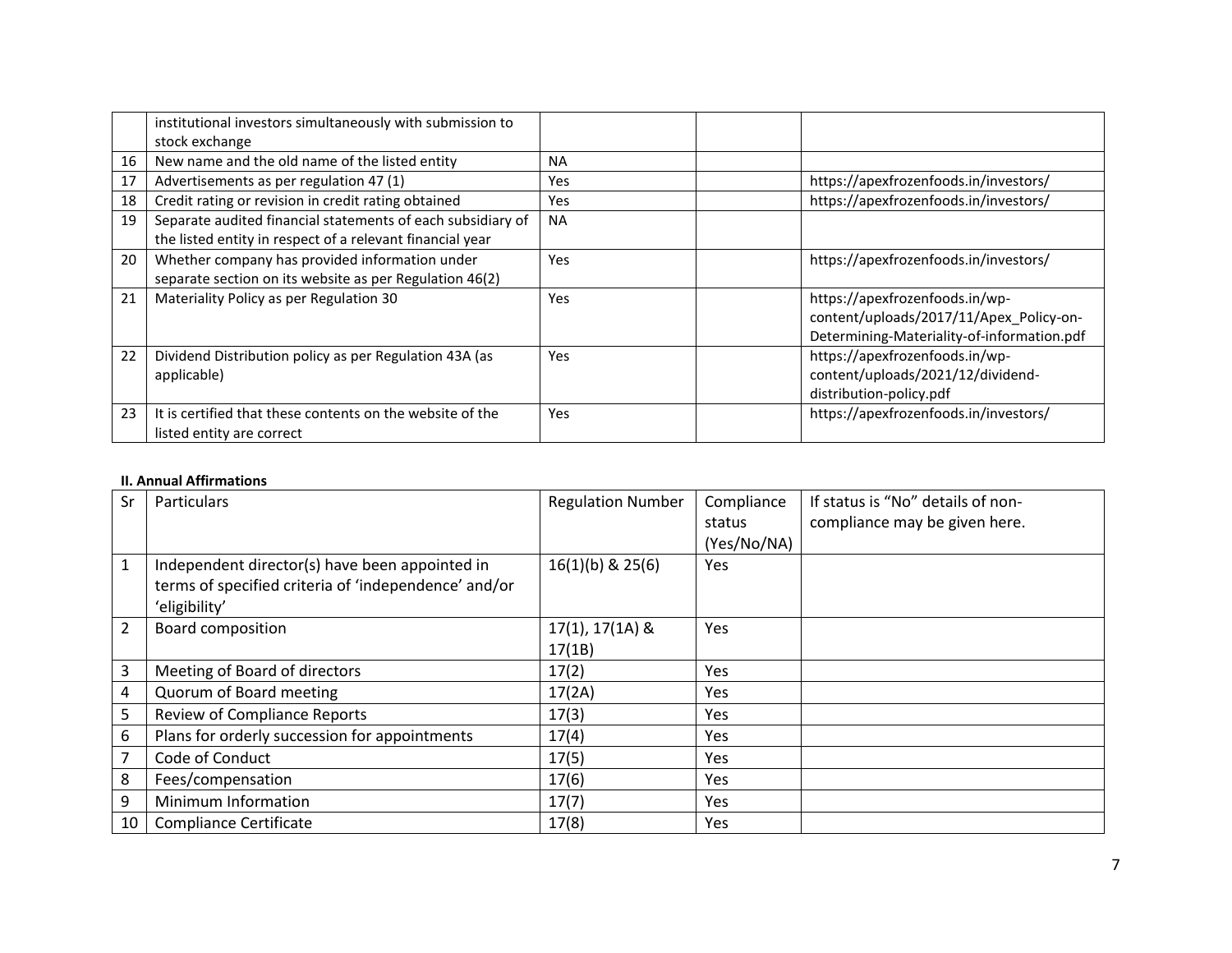| 11 | Risk Assessment & Management                         | 17(9)                      | Yes       |  |
|----|------------------------------------------------------|----------------------------|-----------|--|
| 12 | Performance Evaluation of Independent Directors      | 17(10)                     | Yes       |  |
| 13 | Recommendation of Board                              | 17(11)                     | Yes       |  |
| 14 | Maximum number of Directorships                      | 17A                        | Yes       |  |
| 15 | <b>Composition of Audit Committee</b>                | 18(1)                      | Yes       |  |
| 16 | Meeting of Audit Committee                           | 18(2)                      | Yes       |  |
| 17 | Composition of nomination & remuneration             | $19(1)$ & (2)              | Yes       |  |
|    | committee                                            |                            |           |  |
| 18 | Quorum of Nomination and Remuneration                | 19(2A)                     | Yes       |  |
|    | Committee meeting                                    |                            |           |  |
| 19 | Meeting of Nomination and Remuneration               | 19(3A)                     | Yes       |  |
|    | Committee                                            |                            |           |  |
| 20 | Composition of Stakeholder Relationship Committee    | $20(1), 20(2)$ &           | Yes       |  |
|    |                                                      | 20(2A)                     |           |  |
| 21 | Meeting of Stakeholders Relationship Committee       | 20(3A)                     | Yes       |  |
| 22 | Composition and role of risk management committee    | 21(1), (2), (3), (4)       | Yes       |  |
| 23 | Meeting of Risk Management Committee                 | 21(3A)                     | Yes       |  |
| 24 | Vigil Mechanism                                      | 22                         | Yes       |  |
| 25 | Policy for related party Transaction                 | 23(1), (1A), (5), (6), (7) | Yes       |  |
|    |                                                      | &(8)                       |           |  |
| 26 | Prior or Omnibus approval of Audit Committee for all | 23(2), (3)                 | <b>NA</b> |  |
|    | related party transactions                           |                            |           |  |
| 27 | Approval for material related party transactions     | 23(4)                      | <b>NA</b> |  |
| 28 | Disclosure of related party transactions on          | 23(9)                      | Yes       |  |
|    | consolidated basis                                   |                            |           |  |
| 29 | Composition of Board of Directors of unlisted        | 24(1)                      | <b>NA</b> |  |
|    | material Subsidiary                                  |                            |           |  |
| 30 | Other Corporate Governance requirements with         | $24(2), (3), (4), (5)$ &   | Yes       |  |
|    | respect to subsidiary of listed entity               | (6)                        |           |  |
| 31 | Annual Secretarial Compliance Report                 | 24(A)                      | Yes       |  |
| 32 | Alternate Director to Independent Director           | 25(1)                      | Yes       |  |
| 33 | <b>Maximum Tenure</b>                                | 25(2)                      | Yes       |  |
| 34 | Meeting of independent directors                     | $25(3)$ & $(4)$            | Yes       |  |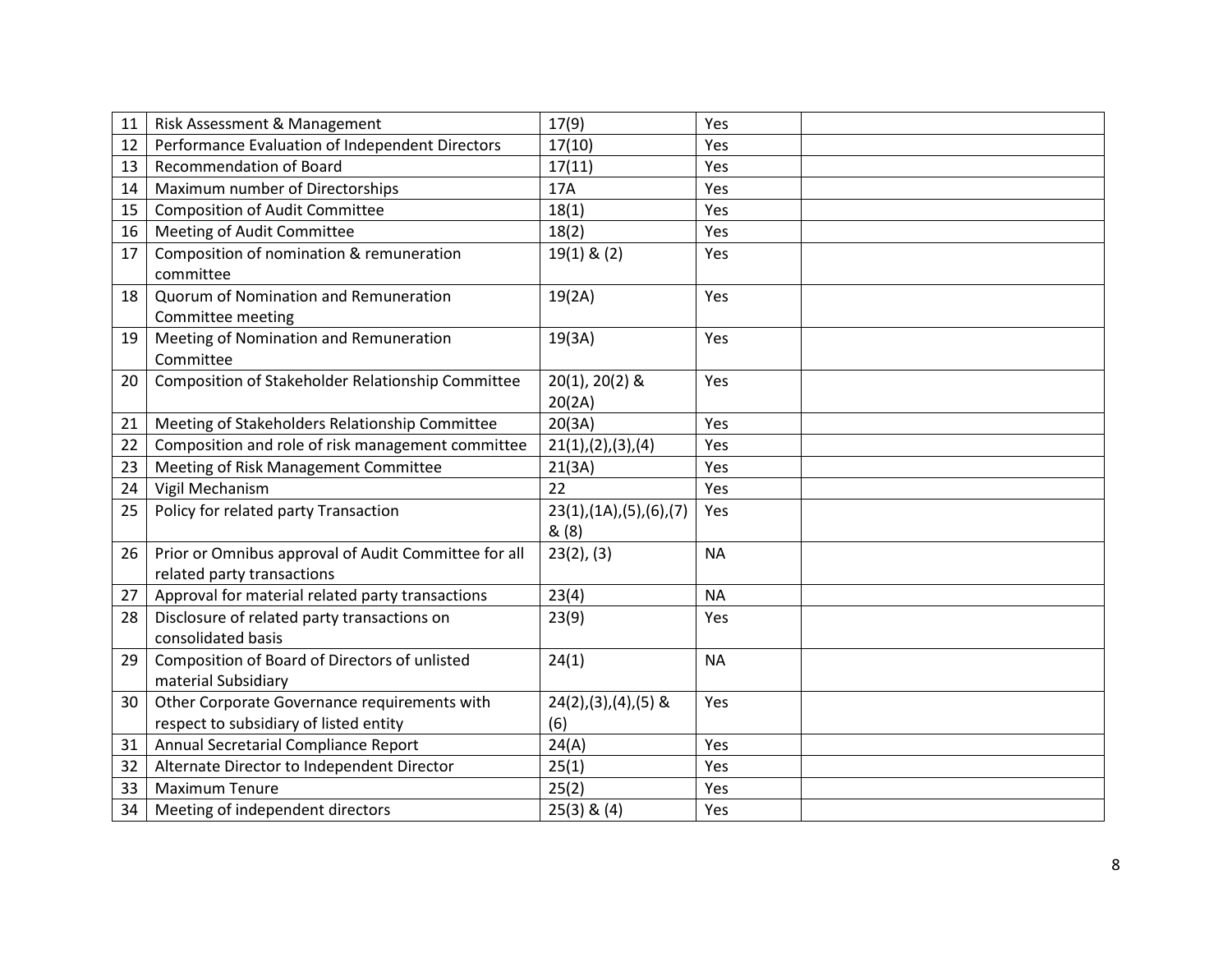| 35 | Familiarization of independent directors                                                                                | 25(7)           | Yes |  |
|----|-------------------------------------------------------------------------------------------------------------------------|-----------------|-----|--|
| 36 | Declaration from Independent Director                                                                                   | $25(8)$ & $(9)$ | Yes |  |
| 37 | D & O Insurance for Independent Directors                                                                               | 25(10)          | Yes |  |
| 38 | Memberships in Committees                                                                                               | 26(1)           | Yes |  |
| 39 | Affirmation with compliance to code of conduct from<br>members of Board of Directors and Senior<br>management personnel | 26(3)           | Yes |  |
| 40 | Disclosure of Shareholding by Non-Executive<br><b>Directors</b>                                                         | 26(4)           | Yes |  |
| 41 | Policy with respect to Obligations of directors and<br>senior management                                                | 26(2) & 26(5)   | Yes |  |
|    | Any other information to be provided - Add Notes                                                                        | Nil             |     |  |

| - | ' signatory<br>Name of | .,<br>K. Satvanaravana Murthy |
|---|------------------------|-------------------------------|
|   | Designation            | <b>Managing Director</b>      |

|    | <b>III. Affirmations</b>                                                                                 |                          |  |  |
|----|----------------------------------------------------------------------------------------------------------|--------------------------|--|--|
| Sr | <b>Particulars</b>                                                                                       | <b>Compliance status</b> |  |  |
|    |                                                                                                          | (Yes/No/NA)              |  |  |
|    | The Listed Entity has approved Material Subsidiary Policy and the Corporate Governance requirements with | <b>NA</b>                |  |  |
|    | respect to subsidiary of Listed Entity have been complied                                                |                          |  |  |
|    | Any other information to be provided                                                                     | Nil                      |  |  |

|   | Name of<br>signatory | ⊦Murthv<br>itvanaravana<br>ುರಿ '<br>n. |
|---|----------------------|----------------------------------------|
| - | Designation          | Managing<br>Director                   |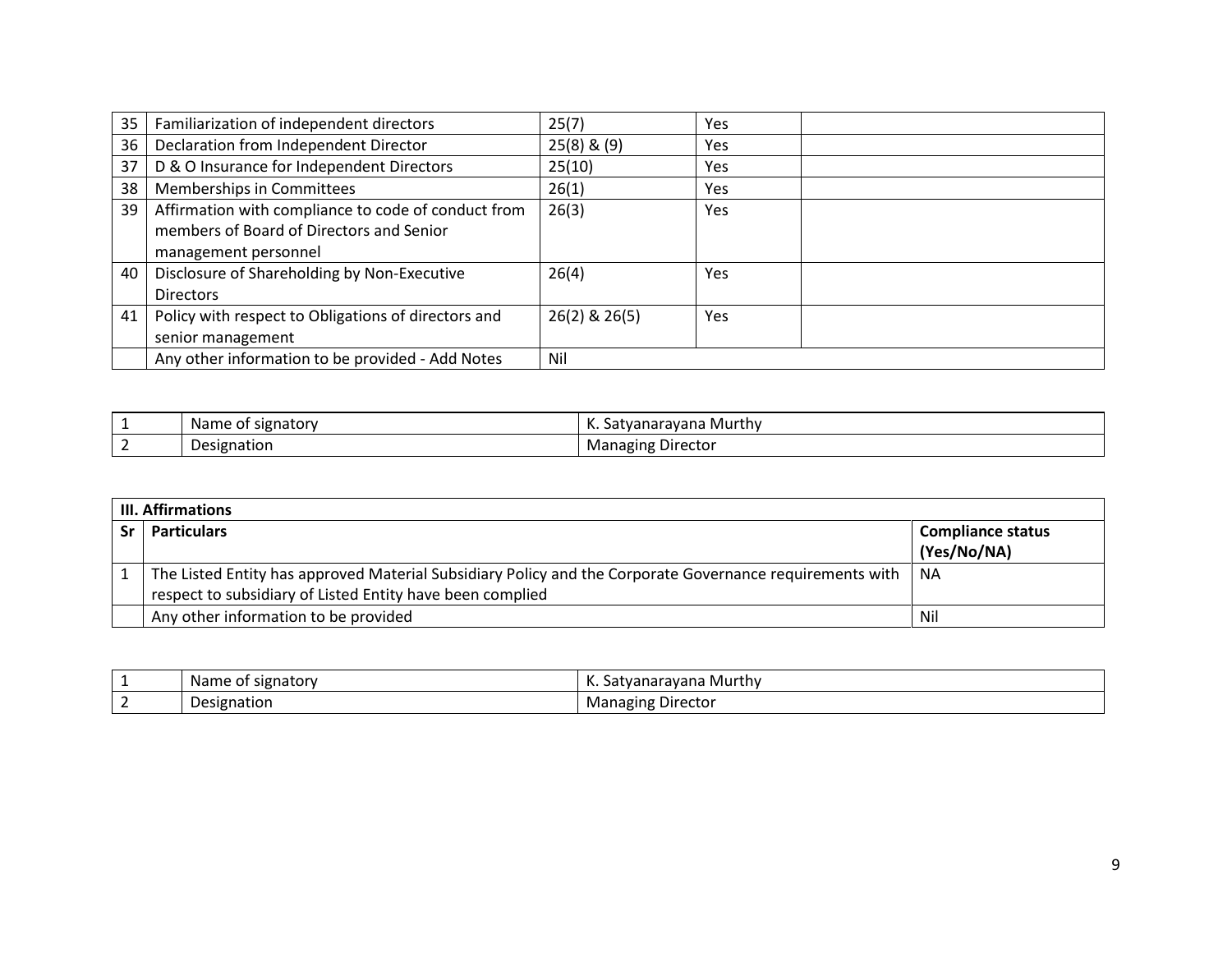|                                                                                                                                                                                           | <b>Additional Half yearly Disclosure</b> |                             |                               |  |
|-------------------------------------------------------------------------------------------------------------------------------------------------------------------------------------------|------------------------------------------|-----------------------------|-------------------------------|--|
| Applicability of disclosure                                                                                                                                                               | Applicable                               |                             |                               |  |
| I. Disclosure of Loans/ guarantees/comfort letters / securities etc.                                                                                                                      |                                          |                             |                               |  |
| (A)Any loan or any other form of debt advanced by the listed entity directly or indirectly to                                                                                             |                                          |                             |                               |  |
| Entity                                                                                                                                                                                    | Aggregate amount                         | Balance outstanding at the  |                               |  |
|                                                                                                                                                                                           | advanced during six                      | end of six months           |                               |  |
|                                                                                                                                                                                           | months                                   |                             |                               |  |
| Promoter or any other entity controlled by them                                                                                                                                           | $\mathbf 0$                              | 0                           |                               |  |
| Promoter Group or any other entity controlled                                                                                                                                             | 0                                        | $\Omega$                    |                               |  |
| by them                                                                                                                                                                                   |                                          |                             |                               |  |
| Directors (including relatives) or any other entity                                                                                                                                       | 0                                        | 0                           |                               |  |
| controlled by them                                                                                                                                                                        |                                          |                             |                               |  |
| KMPs or any other entity controlled by them                                                                                                                                               | 0                                        | 0                           |                               |  |
| (B) Any guarantee / comfort letter (by whatever name called) provided by the listed entity directly or indirectly, in connection with<br>any loan(s) or any other form of debt availed By |                                          |                             |                               |  |
| Entity                                                                                                                                                                                    | Type (guarantee, comfort                 | Aggregate amount of         | Balance outstanding at the    |  |
|                                                                                                                                                                                           | letter etc.)                             | issuance during six months  | end of six months(taking into |  |
|                                                                                                                                                                                           |                                          |                             | account any invocation)       |  |
| Promoter or any other entity controlled by them                                                                                                                                           | 0                                        | 0                           | 0                             |  |
| Promoter Group or any other entity controlled                                                                                                                                             | $\mathbf 0$                              | $\Omega$                    | $\Omega$                      |  |
| by them                                                                                                                                                                                   |                                          |                             |                               |  |
| Directors (including relatives) or any other entity                                                                                                                                       | $\mathbf 0$                              | $\mathbf 0$                 | $\mathbf 0$                   |  |
| controlled by them                                                                                                                                                                        |                                          |                             |                               |  |
| KMPs or any other entity controlled by them                                                                                                                                               | 0                                        | 0                           | 0                             |  |
| (C) Any security provided by the listed entity directly or indirectly, in connection with any loan(s) or any other form of debt availed by                                                |                                          |                             |                               |  |
| Entity                                                                                                                                                                                    | Type of security (cash,                  | Aggregate value of security | Balance outstanding at the    |  |
|                                                                                                                                                                                           | shares etc.)                             | provided during six months  | end of six months             |  |
| Promoter or any other entity controlled by them                                                                                                                                           | 0                                        | 0                           | 0                             |  |
| Promoter Group or any other entity controlled                                                                                                                                             | 0                                        | $\overline{0}$              | 0                             |  |
| by them                                                                                                                                                                                   |                                          |                             |                               |  |